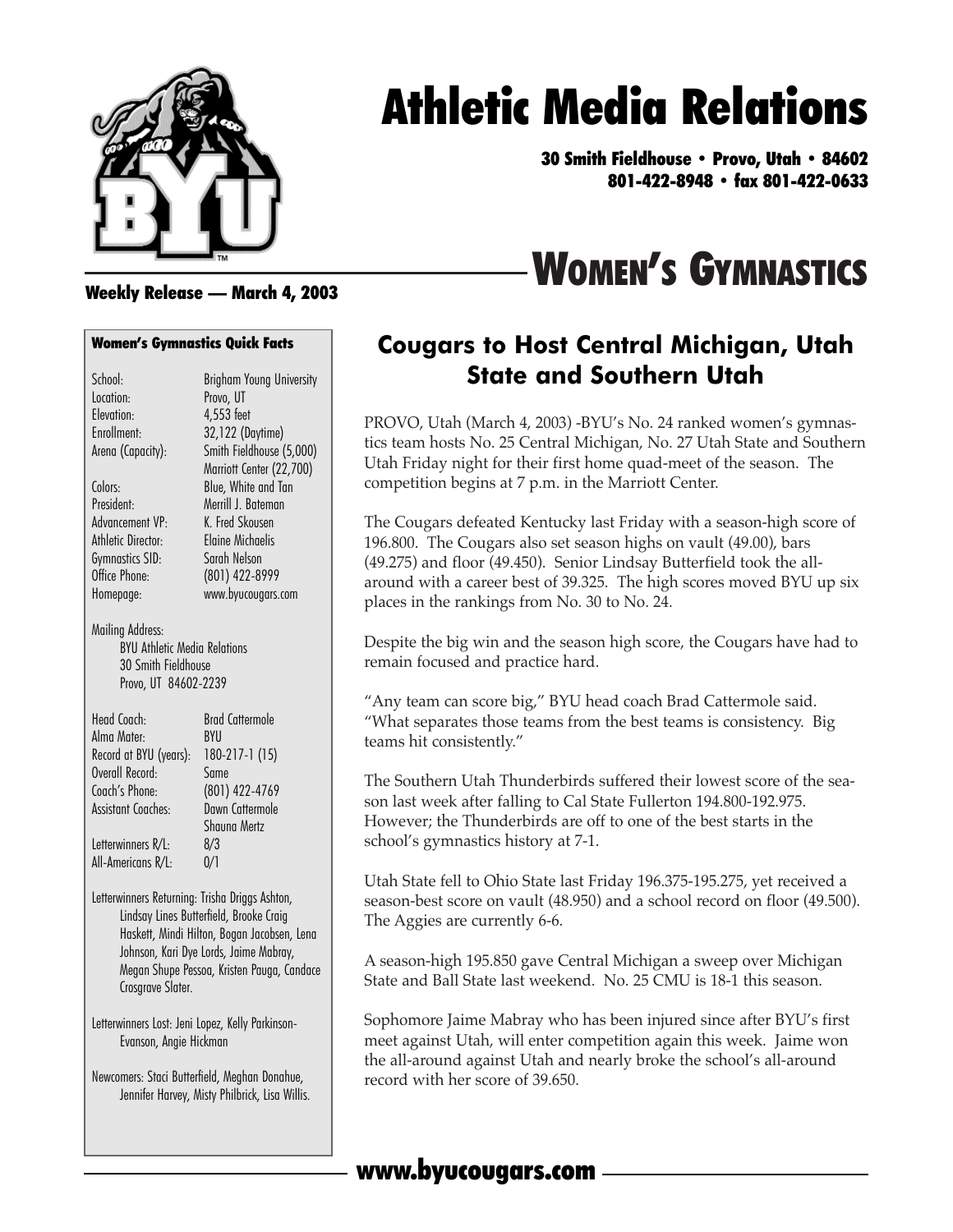#### Probable Lineup

#### All-Around Lindsay Butterfield

#### Vault

Brogran Jacobsen Lindsay Butterfield Meghan Donahue Megan Pessoa Trisha Ashton Kirsten Pauga

#### Bars

Lisa Willis Kirsten Pauga Kari Lords Lindsay Butterfield Brogan Jacobsen Brooke Haskett

#### Beam

Brooke Haskett Lisa Willis Kirsten Pauga Lindsay Butterfield Trisha Ashton Kari Lords

### Floor

Lisa Willis Brogan Jacobsen Lindsay Butterfield Candace Slater Brooke Haskett Kari Lords

### **2003 Cougar Gymnastics Roster**

| Name                  | Ht.      | Year | Hometown                |
|-----------------------|----------|------|-------------------------|
| Trisha Ashton         | $5 - 4$  | Jr.  | Flower Mound, Texas     |
| Lindsay Butterfield   | $5-0$    | Sr.  | Chandler, Arizona       |
| Staci Butterfield     | $5-2$    | Fr.  | South Jordan, Utah      |
| Meghan Donahue        | $4 - 11$ | Fr.  | Sierra Vista, Arizona   |
| Jennifer Harvey       | $5 - 4$  | Fr.  | Taft, California        |
| <b>Brooke Haskett</b> | $5 - 3$  | Sr.  | Mesa, Arizona           |
| Mindi Hilton          | $5-1$    | Sr.  | West Jordan, Utah       |
| Brogan Jacobsen       | $5 - 3$  | Jr.  | Salt Lake City, Utah    |
| Lena Johnson          | 4-11     | So.  | Athens, Georgia         |
| Kari Lords            | $4 - 11$ | Ir.  | Las Vegas, Nevada       |
| Jaime Mabray          | $5 - 5$  | So.  | Carrollton, Texas       |
| Megan Pessoa          | $5-1$    | Jr.  | Provo, Utah             |
| Kirsten Pauga         | $5-5$    | So.  | Lethbridge, Alberta     |
| Misty Philbrick       | $5-0$    | Fr.  | Murray, Utah            |
| Candace Slater        | $5-5$    | Sr.  | Highland, Utah          |
| Lisa Willis           | $5 - 6$  | Fr.  | Albuquerque, New Mexico |

Head Coach: Brad Cattermole (16th Season) Assistant Coaches: Dawn Cattermole (16th Season), Shauna Mertz (11th Season)

#### Cougars Overpower Wildcats; Butterfield Takes All-Around

PROVO, Utah (February 28, 2003) - In a spectacular performance by the BYU women's gymnastics team, the Cougars defeated the University of Kentucky Wildcats Friday night 196.8 to 192.475.

A crowd of 1,729 fans in the Marriott Center watched as the Cougars broke their previous season high of 195.9, and Senior Lindsay Butterfield took first in the all-around competition for the first time in her college career with a career-high score of 39.325.

The Cougars also received season high marks on vault (49.0), bars (49.275) and floor (49.450). The 49.075 BYU received on the beam was their second beam highest score this season.

"This is the kind of meet we have been capable of," BYU head coach Brad Cattermole said. "We just had to go out there at hit like we know we can—and we did. "

On vault, BYU's Trisha Aston took first with a 9.925 and teammate Kirsten Pauga took second with a 9.900.

Butterfield, who was BYU's only all-around competitor in the meet tied for first place on bars with two of her teammates, Brogan Jacobsen and Kari Lords with a score of 9.875. The score is a career high for Lords and tied Butterfield's season high.

Butterfield also took first on the beam with a career high score of 9.900. Teammate Trisha Ashton took second with a 9.850. University of Kentucky's Michelle Gales received a score of 9.8.25, placing her at third on the beam.

The floor brought the biggest scores of the evening, and the biggest audience reaction. Three Cougars received career high scores on the floor. Brogan Jacobsen took first place with her career-high 9.925. Butterfield followed closely behind with a 9.900, and Lisa Willis, Candace Slater and Brooke Haskett tied for third place with a 9.875—a career high for Willis.

"The floor routines were really on tonight," Cattermole said. "The excitement builds, and the girls catch on to that. They feed off of each other."

The Cougars compete again in the Marriott Center next weekend against Utah State, Southern Utah and Central Michigan at 7 p.m.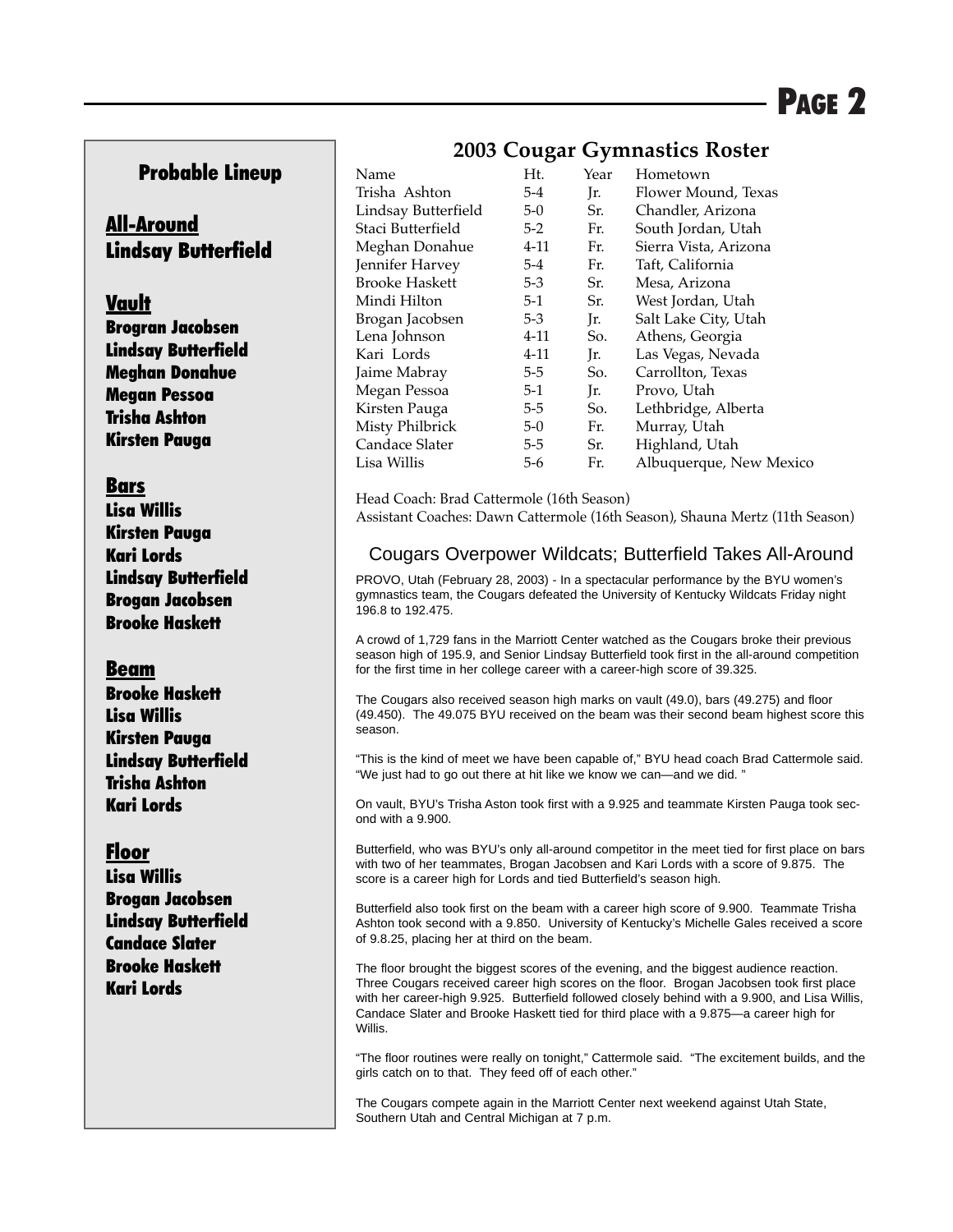### PAGE 3

## Gymnastics Schedule

| <b>DATE</b>       | <b>MEET</b>           |         |
|-------------------|-----------------------|---------|
| Jan 17            | Utah                  | $0 - 1$ |
| Jan <sub>25</sub> | <b>Boise State</b>    | $1 - 1$ |
| Jan 31            | Kentucky              | $1 - 2$ |
| Feb 7-8           | <b>Cat Classic</b>    | $1 - 5$ |
| Feb 14            | <b>Boise State</b>    | $1-6$   |
| Feb 21            | Utah State            | $1 - 7$ |
| Feb 28            | Kentucky              | $2 - 7$ |
| Mar 7             | USU, SUU, CMU         |         |
| Mar 15            | <b>Oregon State</b>   |         |
| Mar 21            | <b>Missouri</b>       |         |
| Mar 24            | Southern Utah         |         |
| Mar 28            | Utah                  |         |
| Apr 12            | <b>NCAA Regionals</b> |         |
| Apr 23-26         | <b>NCAA</b> Nationals |         |

#### **Utah State Meet Results**

**All-Around Lindsay Butterfield 39.325**

**Vault**

**Brogan Jacobsen 9.700 Lindsay Butterfield 9.650 Trisha Ashton 9.925 Meghan Donahue 9650 Megan Pessoa 9.825 Kirsten Pauga 9.900**

**Uneven Bars Lisa Willis 9.800 Kirsten Pauga 9.675 Kari Lords 9.875 Lindsay Butterfield 9.875 Brogan Jacobsen 9.875 Brooke Haskett 9.850**

**Balance Beam Brooke Haskett 9.800 Lisa Willis 9.100 Kirsten Pauga 9.750 Lindsay Butterfield 9.900 Trisha Ashton 9.850 Kari Lords 9.775**

**Floor Exercise Lisa Willis 9.875 Brogan Jacobsen 9.925 Lindsay Butterfield 9.900 Candace Slater 9.875 Brooke Haskett 9.875 Kari Lords 9.700**

### 2002 Brigham Young Women's **BYU Team and Individual Records**

| Vault  | Bars  | Beam          | Floor | Total         |
|--------|-------|---------------|-------|---------------|
|        |       |               |       | 197.375       |
| 10.000 | 9.950 | 9.975         | 9.975 | -39.700       |
|        |       | 49.175 49.475 |       | 49.275 49.650 |

### 2003 BYU Team Results

| Date | Meet               | Vault  | Bars   | Beam   | Floor  | Total   | W/L     |
|------|--------------------|--------|--------|--------|--------|---------|---------|
| 1/17 | Utah               | 48.875 | 48.525 | 48.775 | 48.525 | 194.700 | $0 - 1$ |
| 1/25 | <b>Boise State</b> | 48.550 | 48.725 | 49.150 | 49.175 | 195.600 | $1 - 1$ |
| 1/31 | Kentucky           | 47.950 | 47.600 | 48.250 | 48.675 | 192.475 | $1 - 2$ |
| 2/07 | Cat Classic        | 48.500 | 47.775 | 47.625 | 48.950 | 192.850 | $1 - 5$ |
| 2/14 | <b>Boise State</b> | 48.950 | 48.925 | 48.925 | 49.100 | 195.900 | $1-6$   |
| 2/21 | Utah State         | 48.875 | 49.175 | 48.750 | 48.825 | 195.625 | $1 - 7$ |
| 2/28 | Kentucky           | 49.00  | 49.275 | 49.075 | 49.450 | 196.800 | $2 - 7$ |
|      | <b>Season High</b> | 49.00  | 49.275 | 49.150 | 49.450 | 196.800 |         |

### 2003 BYU Individual Results

**Bold** indicates a career high score \* indicates a season high score

Trisha Ashton

|      |                     | VAULT          | BARS           | BEAM                     | <b>FLOOR</b>             | A-A                      |
|------|---------------------|----------------|----------------|--------------------------|--------------------------|--------------------------|
| 1/17 | Utah                | 9.700          |                | 9.575                    |                          |                          |
| 1/25 | <b>Boise State</b>  | 9.200          | $-$            | 9.875                    | $-$                      | $ -$                     |
| 1/31 | Kentucky            | 9.625          |                | 9.750                    | $ -$                     | $ -$                     |
| 2/7  | Cat Classic         | 9.650          | $ -$           | 8.575                    | $ -$                     | $-$                      |
| 2/8  | Cat Classic         | $ -$           | $ -$           | $ -$                     | $-$                      | $-$                      |
| 2/14 | <b>Boise State</b>  | 9.900          | $\overline{a}$ | 9.900                    | 9.625                    | $\sim$ $\sim$            |
| 2/21 | Utah State          | 9.875          | $\overline{a}$ | 9.925                    | 9.300                    | $\overline{\phantom{a}}$ |
| 2/28 | Kentucky            | 9.925          | $ -$           | 9.850                    |                          | $ -$                     |
|      | <b>Career High</b>  | 9.925          |                | 9.925                    | 9.625                    |                          |
|      | Lindsay Butterfield |                |                |                          |                          |                          |
|      |                     | <b>VAULT</b>   | <b>BARS</b>    | <b>BEAM</b>              | <b>FLOOR</b>             | $A-A$                    |
| 1/17 | Utah                | 9.675          | 9.250          | 9.350                    | 9.675                    | 37.950                   |
| 1/25 | <b>Boise State</b>  | 9.625          | 9.825          | 9.650                    | 9.725                    | 38.825                   |
| 1/31 | Kentucky            | 9.275          | 9.650          | 9.375                    | 9.250                    | 37.550                   |
| 2/7  | Cat Classic         | 9.550          | 9.300          | 9.725                    | 9.800                    | 38.375                   |
| 2/8  | Cat Classic         | - -            | - -            | - -                      | 8.850                    | - -                      |
| 2/14 | <b>Boise State</b>  | 9.675          | 9.825          | 9.825                    | 9.875                    | 39.200                   |
| 2/21 | Utah State          | 9.675          | 9.850          | 9.275                    | 9.575                    | 38.375                   |
| 2/28 | Kentucky            | 9.650          | 9.875*         | 9.900                    | 9.900                    | 39.325                   |
|      | <b>Career High</b>  | 9.675          | 9.900          | 9.900                    | 9.900                    | 39.325                   |
|      | Staci Butterfield   |                |                |                          |                          |                          |
|      |                     | <b>VAULT</b>   | <b>BARS</b>    | <b>BEAM</b>              | <b>FLOOR</b>             | $A-A$                    |
| 1/17 | Utah                | $\overline{a}$ |                | $\overline{a}$           |                          | $\overline{a}$           |
| 1/25 | <b>Boise State</b>  | $\sim$ $\sim$  | $ -$           | $-$                      | $ -$                     | $ -$                     |
| 1/31 | Kentucky            | $\sim$ $\sim$  | $ -$           | $ -$                     | $ -$                     | $ -$                     |
| 2/7  | Cat Classic         | $ -$           | $ -$           | $\overline{\phantom{a}}$ | $\overline{\phantom{a}}$ | $ -$                     |
| 2/8  | Cat Classic         | $ -$           | $ -$           | $\overline{a}$           | $\overline{a}$           | $\overline{\phantom{a}}$ |
| 2/14 | <b>Boise State</b>  |                |                | $ -$                     | $\overline{\phantom{a}}$ | $-$                      |
| 2/21 | Utah State          |                |                | $ -$                     | $ -$                     | $ -$                     |
| 2/28 | Kentucky            |                |                |                          |                          | $-$                      |
|      | Career High         |                |                |                          |                          |                          |
|      |                     |                |                |                          |                          |                          |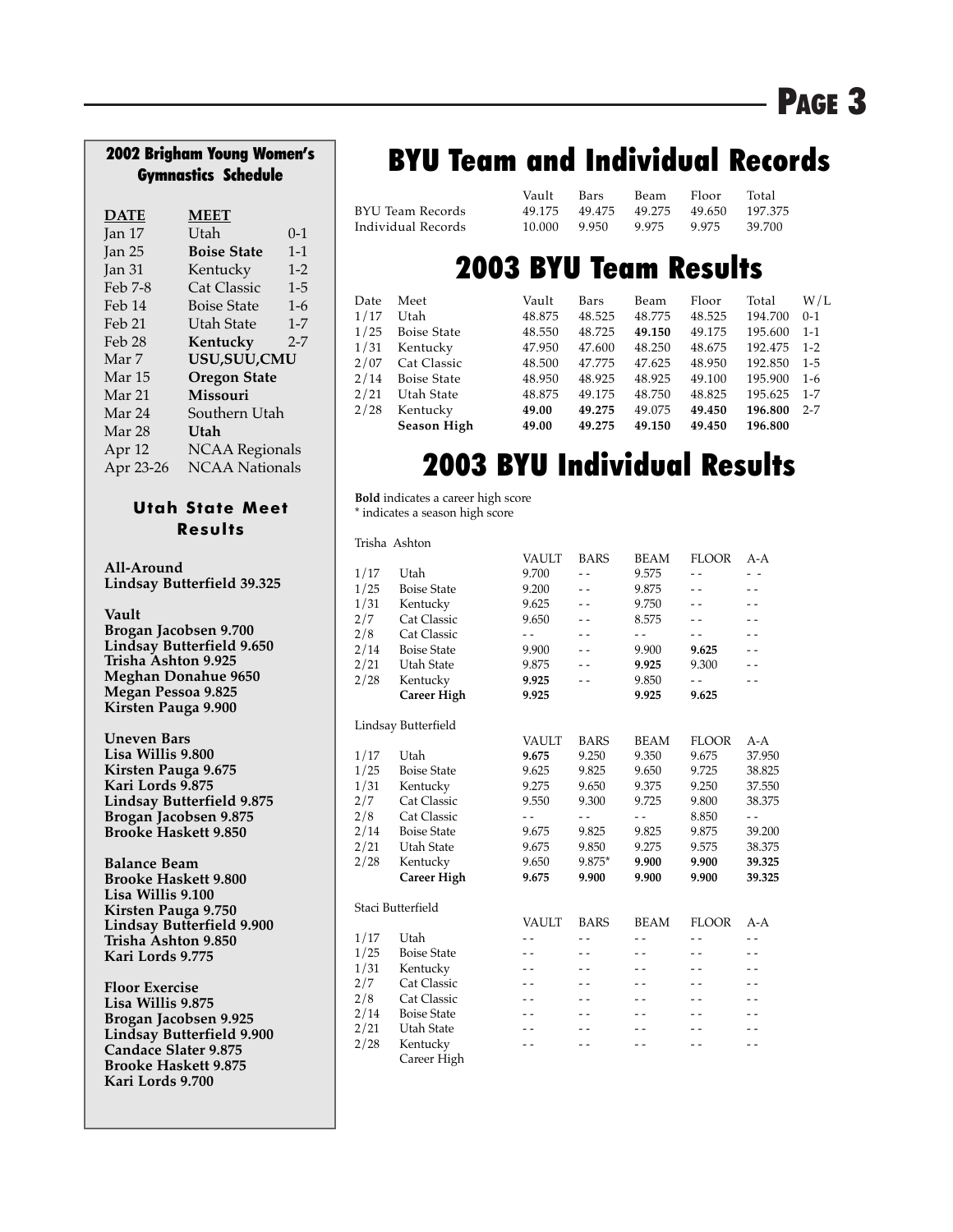### Cougar Quick Facts

### 2003 BYU Individual Results

#### Meghan Donahue

|              |                       | <b>VAULT</b> | <b>BARS</b>              | <b>BEAM</b>              | <b>FLOOR</b>             | A-A                      |
|--------------|-----------------------|--------------|--------------------------|--------------------------|--------------------------|--------------------------|
| 1/17         | Utah                  | 9.800        | - -                      | - -                      | $ -$                     | $ -$                     |
| 1/25         | <b>Boise State</b>    | 9.800        | $ -$                     | $-$                      | $-$                      | - -                      |
| 1/31         | Kentucky              | 9.750        | - -                      | - -                      | - -                      | - -                      |
| 2/7          | Cat Classic           |              | $-$                      | $-$                      | $-$                      | $-$                      |
|              |                       | 9.800        |                          |                          |                          |                          |
| 2/8          | Cat Classic           | 9.600        | $-$                      | $-$                      |                          |                          |
| 2/14         | <b>Boise State</b>    | 9.800        | $-$                      | $-$                      |                          |                          |
| 2/21         | Utah State            | 9.775        | - -                      | - -                      | - -                      |                          |
| 2/28         | Kentucky              | 9.650        | $\overline{\phantom{a}}$ | $-$                      |                          | $\overline{\phantom{a}}$ |
|              | Career High           | 9.800        |                          |                          |                          |                          |
|              |                       |              |                          |                          |                          |                          |
|              | Jennifer Harvey       |              |                          |                          |                          |                          |
|              |                       | <b>VAULT</b> | <b>BARS</b>              | <b>BEAM</b>              | FLOOR                    | A-A                      |
| 1/17         | Utah                  | $ -$         | $ -$                     | $ -$                     | $ -$                     | $ -$                     |
| 1/25         | <b>Boise State</b>    | - -          | $-$                      | $-$                      | $-$                      | $-$                      |
| 1/31         | Kentucky              | - -          | - -                      | - -                      | - -                      | - -                      |
| 2/7          | Cat Classic           | $-$          | $-$                      | $-$                      | $-$                      | $-$                      |
| 2/8          | Cat Classic           |              |                          | $-$                      | $-$                      |                          |
| 2/14         | <b>Boise State</b>    |              |                          | $-$                      |                          |                          |
| 2/21         | Utah State            |              | $-$                      |                          | $-$                      |                          |
|              |                       | - -          |                          | - -                      |                          |                          |
| 2/28         | Kentucky              | $-$          | $-$                      | $-$                      | $-$                      | $-$                      |
|              | Career High           |              |                          |                          |                          |                          |
|              |                       |              |                          |                          |                          |                          |
|              | <b>Brooke Haskett</b> |              |                          |                          |                          |                          |
|              |                       | VAULT        | <b>BARS</b>              | BEAM                     | FLOOR                    | A-A                      |
| 1/17         | Utah                  | $ -$         | 9.850                    | 9.675                    | 9.850                    | $\overline{a}$           |
| 1/25         | <b>Boise State</b>    | - -          | 9.925                    | 9.725                    | 9.925                    | $-$                      |
| 1/31         | Kentucky              | - -          | 9.800                    | 9.675                    | 9.900                    | $\overline{a}$           |
| 2/7          | Cat Classic           | - -          | 9.150                    | 9.625                    | 9.750                    | $-$                      |
| 2/8          | Cat Classic           |              | $\overline{\phantom{a}}$ | $\overline{\phantom{a}}$ | $-$                      |                          |
| 2/14         | <b>Boise State</b>    | - -          | 9.225                    | $9.800*$                 | 9.850                    | $-$                      |
| 2/21         | Utah State            | - -          | 9.875                    | 9.275                    | 9.825                    | - -                      |
| 2/28         | Kentucky              | - -          | 9.850                    | 9.800                    | 9.875                    | $-$                      |
|              | Career High           |              | 9.925                    | 9.850                    | 9.925                    |                          |
|              |                       |              |                          |                          |                          |                          |
| Mindi Hilton |                       |              |                          |                          |                          |                          |
|              |                       | VAULT        |                          |                          |                          |                          |
|              |                       |              | <b>BARS</b>              | <b>BEAM</b>              | FLOOR                    | A-A                      |
| 1/17         | Utah                  | - -          | - -                      | $ -$                     | - -                      | - -                      |
| 1/25         | <b>Boise State</b>    | - -          | $-$                      | $-$                      | $-$                      | $-$                      |
| 1/31         | Kentucky              | - -          | - -                      | - -                      | - -                      | - -                      |
| 2/7          | Cat Classic           | - -          | $-$                      | $-$                      | $-$                      | $-$                      |
| 2/8          | Cat Classic           |              |                          | - -                      | $-$                      |                          |
| 2/14         | <b>Boise State</b>    |              |                          | - -                      |                          |                          |
| 2/21         | Utah State            |              |                          | - -                      | $\overline{\phantom{0}}$ |                          |
| 2/28         | Kentucky              | - -          | $-$                      | $-$                      | $-$                      | $-$                      |
|              | Career High           |              |                          |                          |                          |                          |
|              |                       |              |                          |                          |                          |                          |
|              | Brogan Jacobsen       |              |                          |                          |                          |                          |
|              |                       | VAULT        | BARS                     | BEAM                     | FLOOR                    | A-A                      |
| 1/17         | Utah                  |              | 9.050                    |                          |                          |                          |
|              |                       | - -          |                          | - -                      | $-$                      |                          |
| 1/25         | <b>Boise State</b>    | 9.675        | 9.800                    | $-$                      | 9.725                    |                          |
| 1/31         | Kentucky              | 9.250        | 9.675                    |                          | 9.900                    |                          |
| 2/7          | Cat Classic           | $9.750*$     | 9.800                    |                          | 9.775                    |                          |
| 2/8          | Cat Classic           | - -          | 9.675                    |                          | 9.850                    |                          |
| 2/14         | <b>Boise State</b>    | 9.650        | 9.825                    |                          | 9.800                    |                          |
| 2/21         | Utah State            | 9.525        | 9.850                    |                          | 9.800                    |                          |
| 2/28         | Kentucky              | 9.700        | 9.875                    |                          | 9.925                    |                          |
|              | Career High           | 9.825        | 9.875                    |                          | 9.925                    |                          |
|              |                       |              |                          |                          |                          |                          |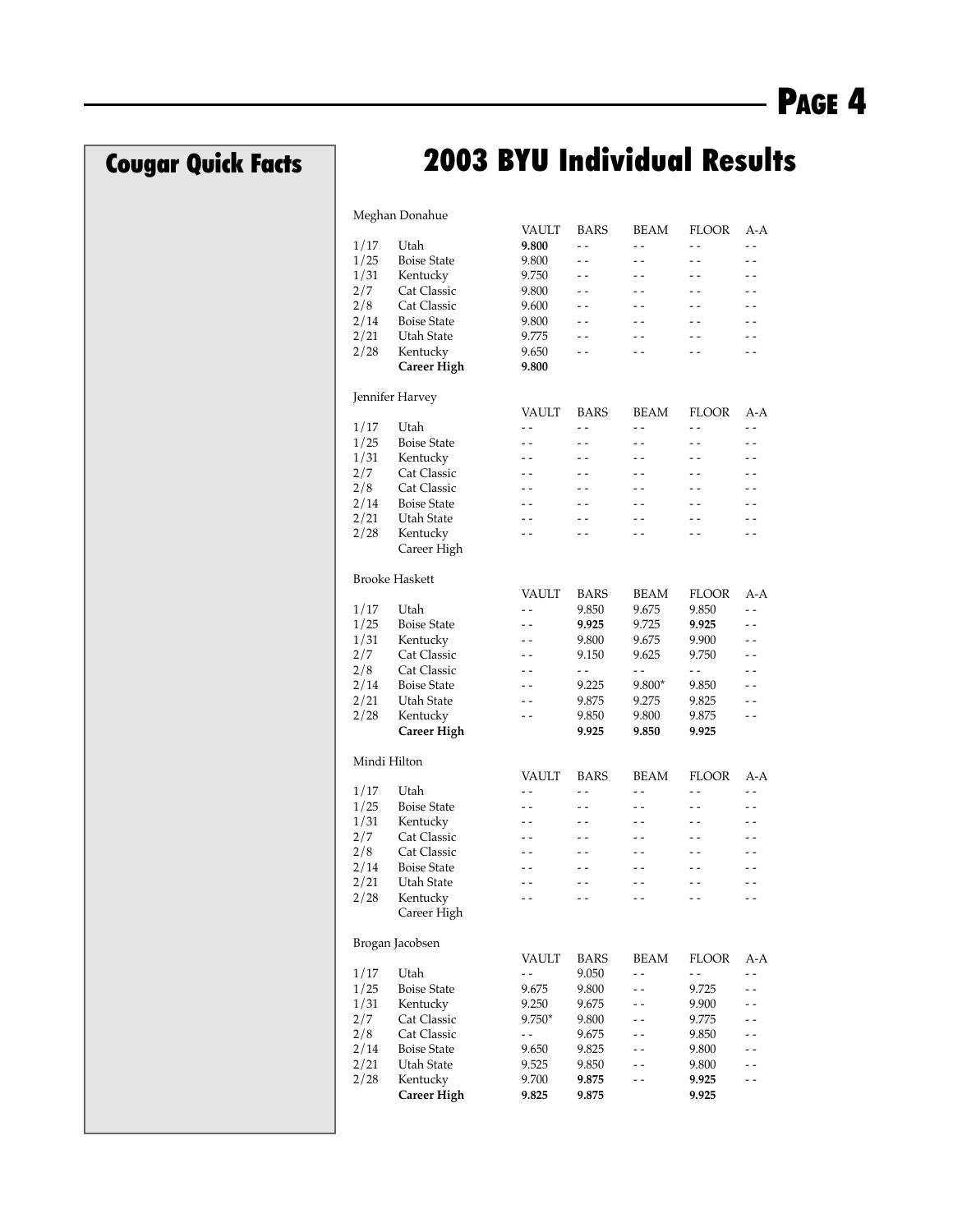### 2003 BYU Individual Results

|            | Lena Johnson       |                          |                          |                          |                          |                          |
|------------|--------------------|--------------------------|--------------------------|--------------------------|--------------------------|--------------------------|
|            |                    | VAULT                    | <b>BARS</b>              | <b>BEAM</b>              | <b>FLOOR</b>             | A-A                      |
| 1/17       | Utah               | 9.200                    | $ -$                     | $ -$                     | $ -$                     | $ -$                     |
| 1/25       | <b>Boise State</b> | $ -$                     | $\overline{\phantom{a}}$ | $\overline{a}$           | $\overline{a}$           | $\overline{a}$           |
| 1/31       | Kentucky           | $-$                      | $-$                      | $-$                      | $-$                      |                          |
| 2/7        | Cat Classic        | $\overline{\phantom{a}}$ | - -                      | - -                      | - -                      | $\overline{\phantom{a}}$ |
| 2/8        | <b>Cat Classic</b> | $-$                      | $ -$                     | $ -$                     | $ -$                     | $ -$                     |
| 2/14       | <b>Boise State</b> | $ -$                     | $-$                      | $\overline{\phantom{a}}$ | $\overline{\phantom{a}}$ | $\overline{a}$           |
| 2/21       | Utah State         | - -                      |                          |                          |                          |                          |
| 2/28       | Kentucky           | $ -$                     | . .                      | . .                      | - -                      | - -                      |
|            |                    | 9.200                    |                          |                          |                          |                          |
|            | Career High        |                          |                          |                          |                          |                          |
| Kari Lords |                    |                          |                          |                          |                          |                          |
|            |                    | VAULT                    | <b>BARS</b>              | BEAM                     | <b>FLOOR</b>             | A-A                      |
|            | Utah               |                          |                          |                          |                          | $\overline{\phantom{a}}$ |
| 1/17       |                    | $-$                      | 9.825                    | 9.850                    | 9.275                    |                          |
| 1/25       | <b>Boise State</b> | $-$                      | 9.325                    | $9.925*$                 | 9.875                    | $\overline{a}$           |
| 1/31       | Kentucky           | - -                      | 9.500                    | 9.775                    | $ -$                     |                          |
| 2/7        | <b>Cat Classic</b> | - -                      | 9.825                    | 9.400                    | $ -$                     | $ -$                     |
| 2/8        | <b>Cat Classic</b> | $-$                      | 9.775                    | $-$                      | $ -$                     | $ -$                     |
| 2/14       | <b>Boise State</b> | $ -$                     | 9.725                    | 9.425                    | $9.900*$                 | $\overline{a}$           |
| 2/21       | Utah State         | $-$                      | 9.825                    | 9.900                    | 9.850                    | $ -$                     |
| 2/28       | Kentucky           | - -                      | 9.875*                   | 9.775                    | 9.700                    | - -                      |
|            | <b>Career High</b> | 9.750                    | 9.925                    | 9.975                    | 9.975                    | 39.475                   |
|            |                    |                          |                          |                          |                          |                          |
|            | Jaime Mabray       |                          |                          |                          |                          |                          |
|            |                    | VAULT                    | <b>BARS</b>              | BEAM                     | <b>FLOOR</b>             | A-A                      |
| 1/17       | Utah               | 9.925                    | 9.875                    | 9.950                    | 9.900                    | 39.650                   |
| 1/25       | <b>Boise State</b> | $ -$                     | $\sim$ $\sim$            | $ -$                     | $\overline{a}$           | $\overline{\phantom{a}}$ |
| 1/31       |                    | $-$                      | $\overline{a}$           | $-$                      | $-$                      |                          |
|            | Kentucky           |                          |                          |                          |                          |                          |
| 2/7        | <b>Cat Classic</b> | - -                      | - -                      | - -                      | $ -$                     | $\overline{\phantom{a}}$ |
| 2/8        | <b>Cat Classic</b> | $-$                      | $-$                      | $-$                      | $ -$                     | $ -$                     |
| 2/14       | <b>Boise State</b> | - -                      | $-$                      | $\overline{\phantom{a}}$ | $-$                      | $ -$                     |
| 2/21       | Utah State         | - -                      | $-$                      | $-$                      | $-$                      | $ -$                     |
| 2/28       | Kentucky           | - -                      | $-$                      | $-$                      | $-$                      | $ -$                     |
|            | <b>Career High</b> | 9.925                    | 9.875                    | 9.950                    | 9.900                    | 39.650                   |
|            |                    |                          |                          |                          |                          |                          |
|            | Megan Pessoa       |                          |                          |                          |                          |                          |
|            |                    | VAULT                    | <b>BARS</b>              | <b>BEAM</b>              | <b>FLOOR</b>             | A-A                      |
| 1/17       | Utah               | 9.775                    | $-$                      | $\overline{a}$           | $ -$                     | $-$                      |
| 1/25       | <b>Boise State</b> | 9.800                    | $-$                      | $\overline{a}$           | $ -$                     | $\overline{\phantom{a}}$ |
| 1/31       | Kentucky           | 9.750                    | $-$                      | $ -$                     | $ -$                     |                          |
| 2/7        | <b>Cat Classic</b> | 9.700                    | $ -$                     | $ -$                     | $ -$                     | $ -$                     |
| 2/8        | Cat Classic        | $ -$                     | $ -$                     | $ -$                     | $ -$                     | $\overline{\phantom{a}}$ |
| 2/14       | <b>Boise State</b> | 9.325                    | $\overline{a}$           | $\overline{a}$           | $\overline{a}$           | - -                      |
| 2/21       | Utah State         | 9.750                    |                          |                          |                          |                          |
| 2/28       | Kentucky           | 9.825                    | - -                      | $ -$                     | - -                      | - -                      |
|            |                    |                          |                          |                          |                          |                          |
|            | Career High        | 9.825                    |                          |                          |                          |                          |
|            |                    |                          |                          |                          |                          |                          |
|            | Kirsten Pauga      |                          |                          |                          |                          |                          |
|            |                    | VAULT                    | <b>BARS</b>              | <b>BEAM</b>              | <b>FLOOR</b>             | A-A                      |
| 1/17       | Utah               | $ -$                     | $ -$                     | 9.725                    | 9.125                    | $-$                      |
| 1/25       | <b>Boise State</b> | 9.650                    | $ -$                     | 9.875                    | 9.275                    | $\overline{a}$           |
| 1/31       | Kentucky           | 9.550                    | 8.100                    | 9.675                    | 9.450                    | 36.775                   |
| 2/7        | Cat Classic        | 9.600                    | 8.800                    | 9.700                    | 9.825                    | 37.925                   |
| 2/8        | Cat Classic        | $ -$                     | $ -$                     | $ -$                     | 9.725                    | $-$                      |
| 2/14       | <b>Boise State</b> | 9.925                    | 9.775                    | 9.875                    | $ -$                     | $ -$                     |
| 2/21       | Utah State         | 9.800                    | 9.775                    | 9.825                    | $ -$                     |                          |
| 2/28       | Kentucky           | 9.900                    | 9.675                    | 9.750                    | - -                      |                          |
|            | <b>Career High</b> | 9.925                    | 9.775                    | 9.875                    | 9.825                    | 37.925                   |
|            |                    |                          |                          |                          |                          |                          |